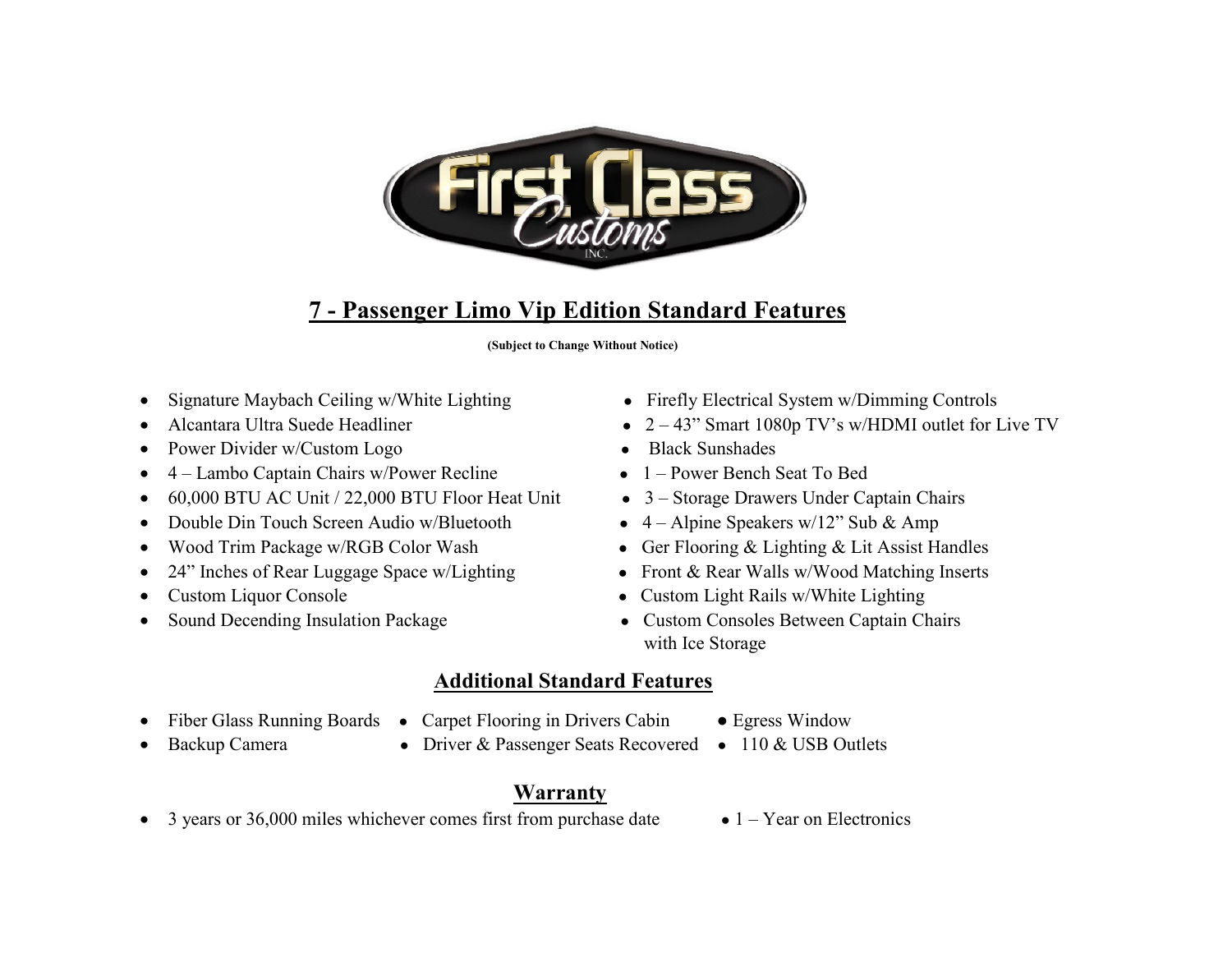

# **7 - Passenger Private Class Edition Standard Features**

 **(Subject to Change Without Notice)** 

- 
- 
- 
- 2 Maybach Captain Chairs w/Power Leg Lifts & Recline 2 Maybach Captain Chairs w/Power Recline
- 60,000 BTU AC Unit / 22,000 BTU Floor Heat Unit 1-Maybach Power Bench Seat
- 
- 
- 24" Inches of Rear Luggage Space w/Lighting Front & Rear Walls w/Wood Matching Inserts
- 
- 
- Signature Maybach Ceiling w/White Lighting Firefly Electrical System w/Dimming Controls
- Alcantara Ultra Suede Headliner  $2-43$ " Smart 1080p TV's w/HDMI Outlet
- Power Divider w/Custom Logo **•** 1 Dometic Drawer Style Thermo Cooler
	-
	-
- Double Din Touch Screen Audio w/Bluetooth 4 JL Component Speakers w/12" Sub & Amp
- Wood Trim Package w/RGB Color Wash Ger Flooring & Lighting & Lit Assist Handles
	-
- Custom Console w/Ice Storage Custom Light Rails w/White Lighting
- Sound Decending Insulation Package Double Accent Stitching On Lower Walls

## **Additional Standard Features**

- 
- 
- 

# **Warranty**

- 3 years or 36,000 miles whichever comes first from purchase date Factory Warranty Applies
- 
- Fiber Glass Running Boards Carpet Flooring in Drivers Cabin 3 Custom Desks Black Sun Shades
- Backup Camera Driver & Passenger Seats Recovered 110 & USB Outlets Egress Window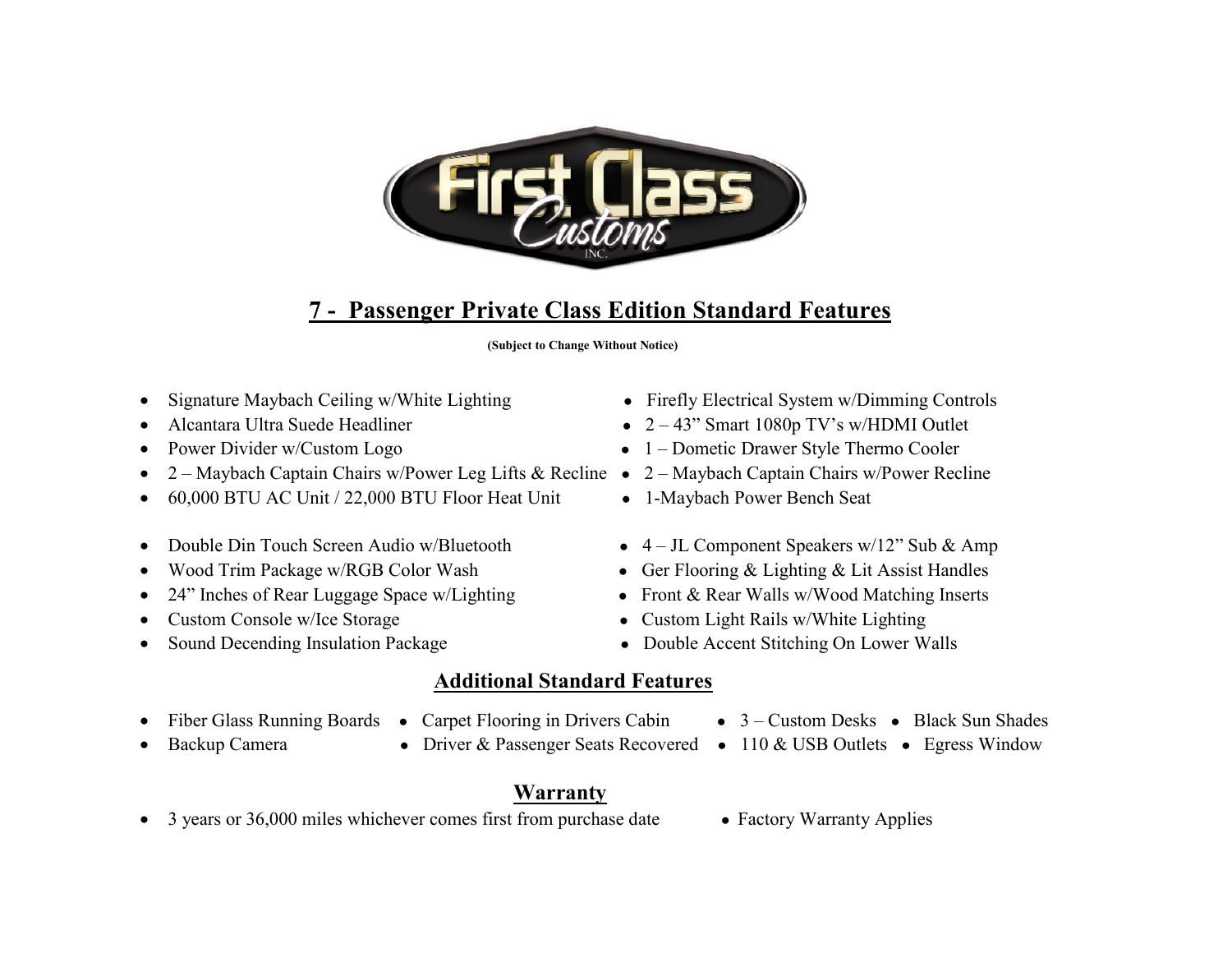

# **9 - Passenger Executive Class Edition Standard Features**

 **(Subject to Change Without Notice)** 

- Signature Maybach Ceiling w/White Lighting Firefly Electrical System w/Dimming Controls
- 
- 
- 
- 60,000 BTU AC Unit / 22,000 BTU Floor Heat Unit 1 Dometic Drawer Style Thermo Cooler
- Double Din Touch Screen Audio w/4 Alpine Speakers  $4 -$ Alpine Speakers w/12" Sub & Amp
- Custom Light Rails w/RGB & Upper Color Wash Ger Flooring & Lighting
- 
- 24" Inches of Rear Luggage Space w/Lighting Sound Decending Insulation Package
- Emergency Egress Window Custom Black Sun Shades
- 
- Alcantara Ultra Suede Headliner 2 43" Smart Samsung TV w/HDMI Outlet
- Power Divider w/Master Controls Custom Console Between Rear Facing Seats
- 6 Lambo Captain Chairs w/ Recline 1- Fixed Bench Seat w/Center Armrest
	-
	-
	-
- Removable Table **by a struck of the Contract Contract Contract Contract Contract Contract Contract Contract Contract Contract Contract Contract Contract Contract Contract Contract Contract Contract Contract Contract Cont** 
	-
	-

## **Additional Standard Features**

- 
- Fiber Glass Running Boards Carpet Flooring in Drivers Cabin Painted Front Facia
- 
- 
- 
- Backup Camera Front Cabin Seats Recovered 110 & USB Outlets
	-

# **Warranty**

• 3 years or 36,000 miles whichever comes first from purchase date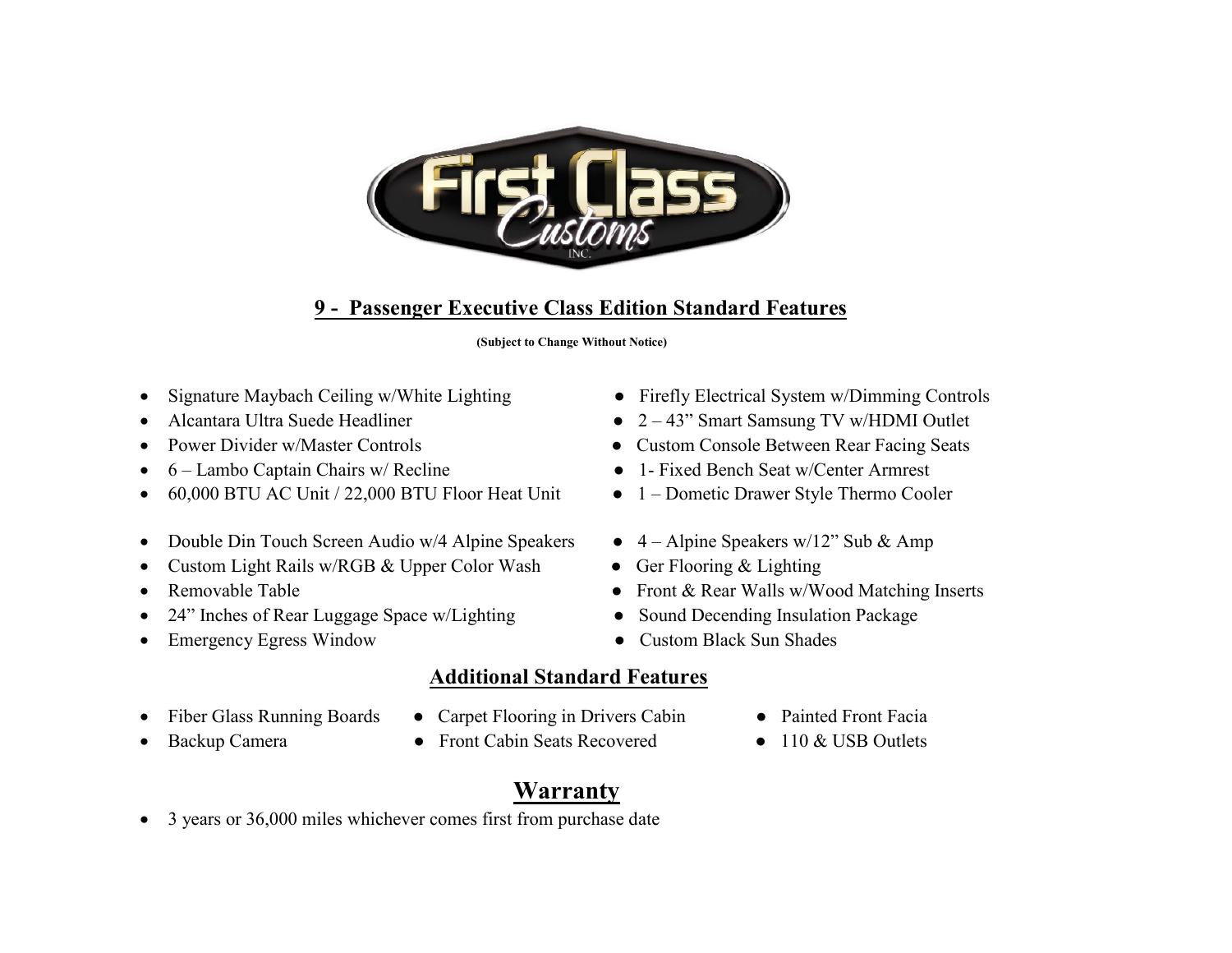

# **13 - Passenger Limo Edition Standard Features**

(Subject to Change Without Notice)

- Signature Trim Less Maybach Ceiling w/White Lighting Firefly Electrical System w/Dimming Controls
- 
- 
- Double J-Seating w/Diamond Cut Inserts & Piping Under Seat Storage w/Lighting
- 60,000 BTU AC Unit / 22,000 Floor Heat Temperature Controlled Thermo Stat
- Double Din Touch Screen Audio w/Bluetooth 4 Alpine Speakers w/Sub & Amp
- Wood Trim Package w/RGB Color Wash Ger Flooring & Entry Step Lighting
- Walls Covered in Austin Halo Soft Touch Chrome Wheel Simulators
- 24" Inches of Rear Luggage Space w/Lighting Sound Decending Insulation Package
- Egress Window & Emergency Roof Hatch Custom Black Sun Shades
- 
- Alcantara Ultra Suede Headliner  $1 43$ " &  $1 50$ " Samsung Smart TV's
- Power Divider w/Custom Accent Custom Console w/Large Ice Storage
	-
	-
	-
	-
	-
	-
	-

#### **Additional Standard Features**

- 
- Fiber Glass Running Boards Front OEM Trim to Match Rear Wood Painted Front Facia
- 
- 
- Backup Camera Front Cabin Seats Recovered & Carpeting 110 & USB Outlets

#### **Warranty**

• 3 years or 36,000 miles whichever comes first from purchase date  $\bullet$  1 – Year on Electronics